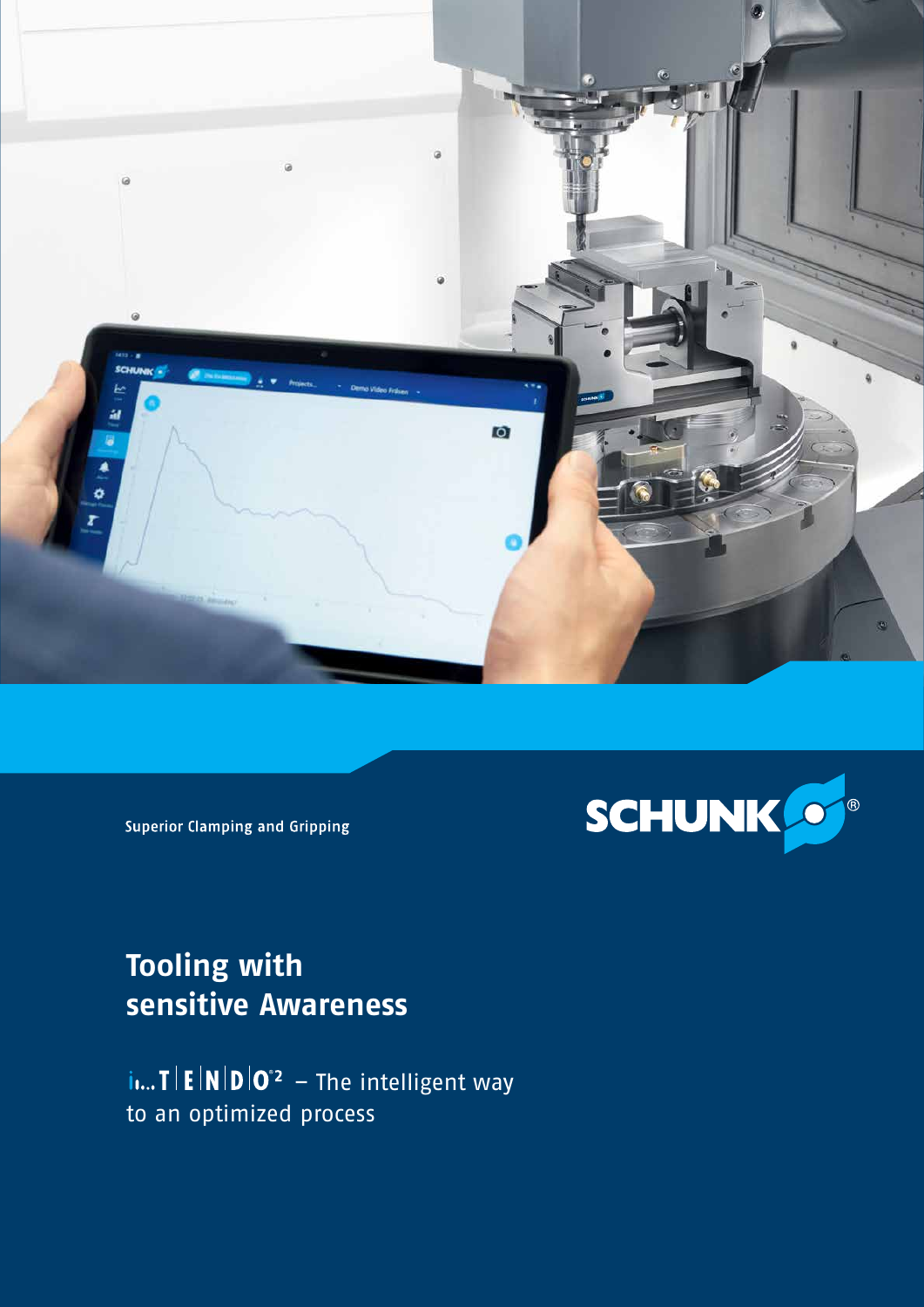# $i...$  T  $E|N|D|O^2$

### **We provide tomorrow's standard, today!**

With our new iTENDO $^2$  we have taken the idea of intelligent toolholders to the next level. Speeds of rotation up to 30,000 RPM and an interfering contour that corresponds 1:1 to that of a SCHUNK standard toolholder make it predestined for use in a wide range of tasks without any of the timeconsuming adjustment work. This also makes it a straightforward option for monitoring machining processes in real time.

Three service packages offer an intelligent solution for any challenge. From process optimization using a tablet, to playing out data for process monitoring and also completely integrating the system into existing machine controls.

# $-100%$ compatibility

simple 1:1 exchange with SCHUNK standard toolholders without timeconsuming reprogramming of your system

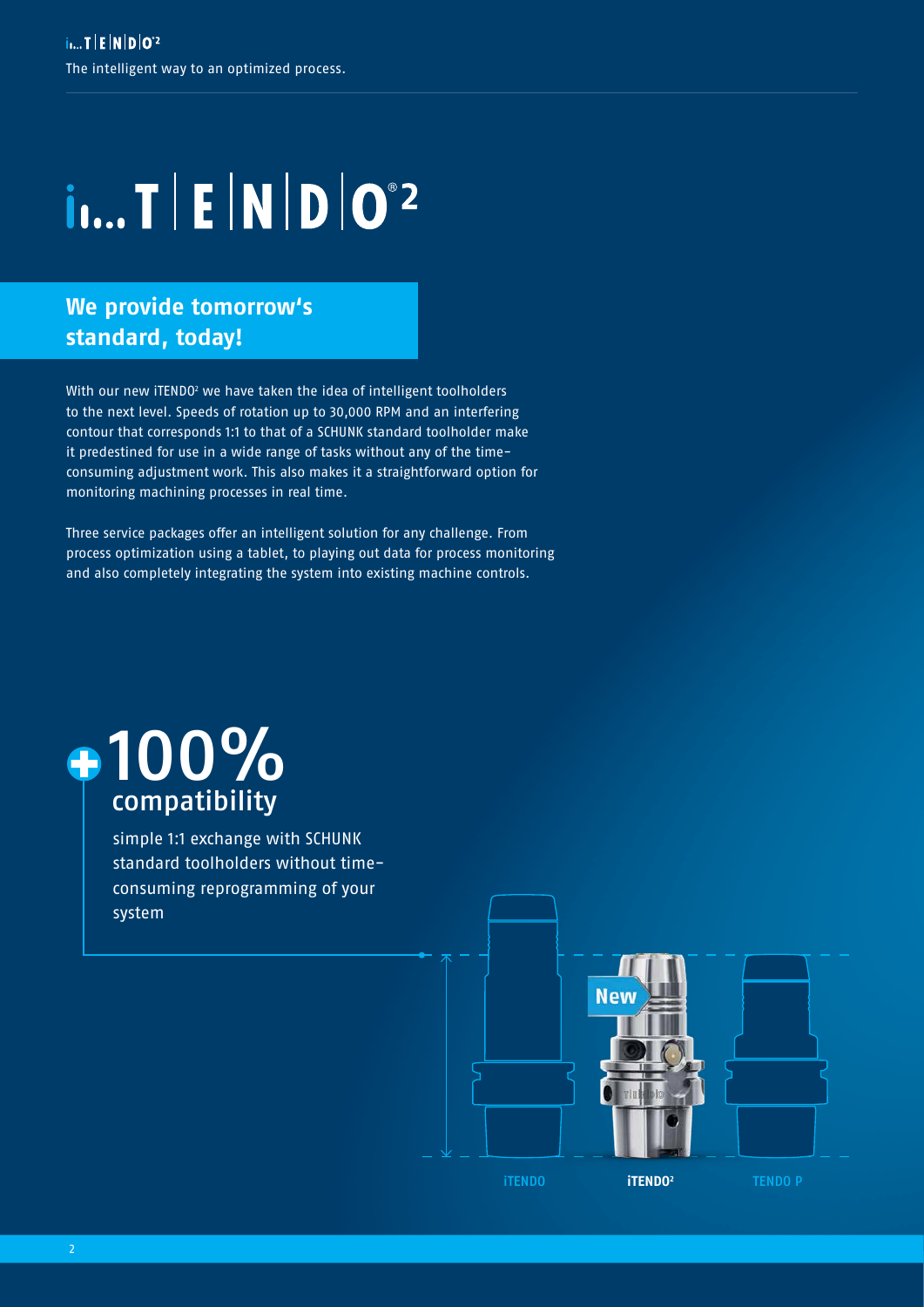

**SCHUNK**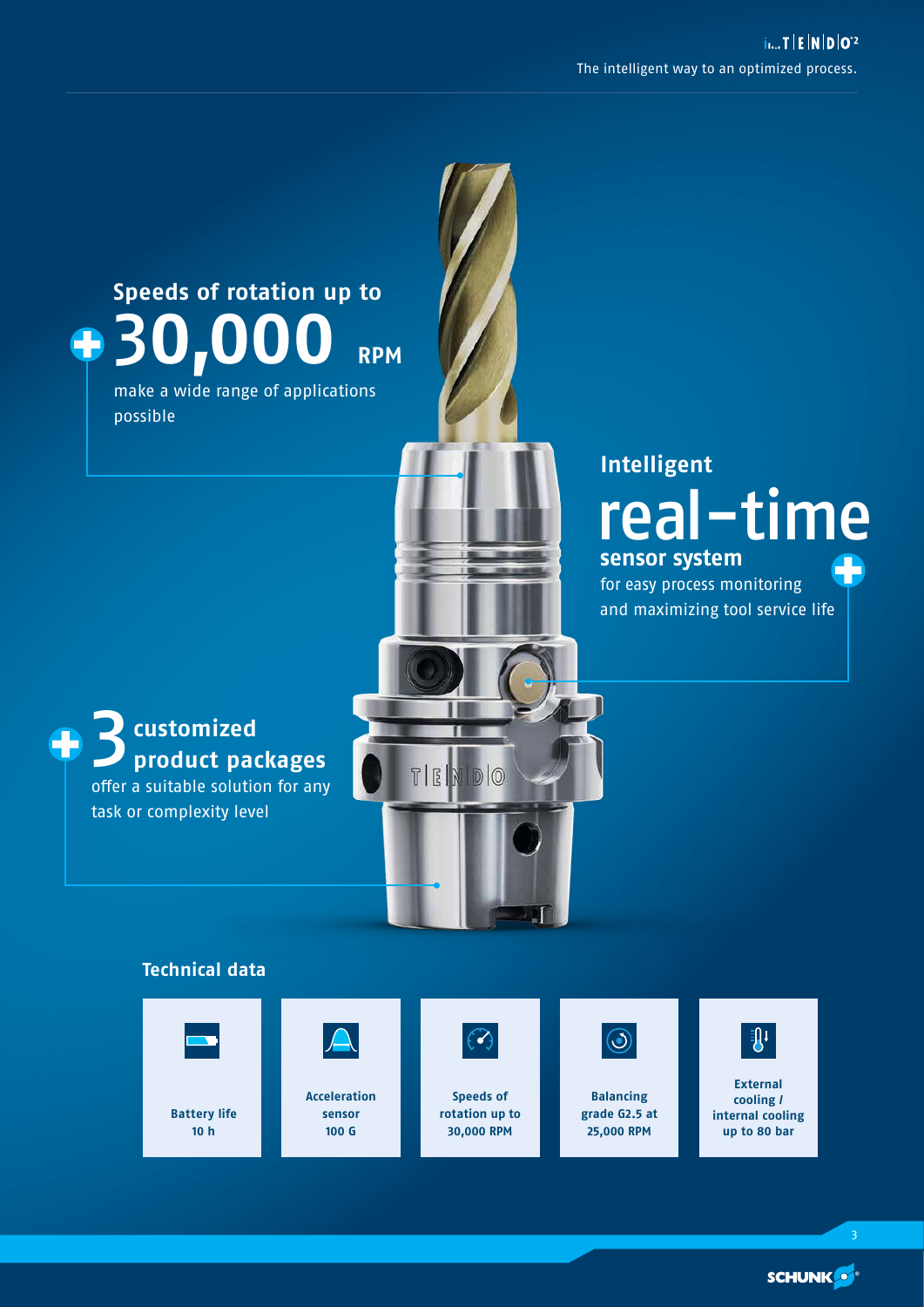# **Three iTENDO2 packages – Comprehensive options.**

The intelligent iTENDO2 toolholder is available in three different packages to make switching to this technology even easier. One common element in all of them is the new iTENDO2 toolholder, which, due to its closest-to-the-part acceleration sensor, provides precise stability values that can be used to optimize the machining processes.

As a tool to increase your process transparency, the basic version of the toolholder can send the captured data directly to the tablet PC supplied. With the "easy connect" version, the measured values can be transferred to other systems via an analog interface. In the "pro" version, which will be available in the future, it will also be possible to send the data directly to the machine control system.

**i<sub>l...</sub>T | E | N | D | O <sup>2</sup>** 

#### **Aluminum case for optimal protection and flexible use**

The package of the iTENDO<sup>2</sup> pad is delivered in a practical aluminum case. This means that all components can be protected during storage and it offers flexible transportation to the machine in the event of temporary process monitoring.

All versions are upward compatible, i.e. you can use the tablet variant to start testing the technology. After you are convinced of the benefits of an intelligent toolholder, it is easy to switch to the more comprehensive packages for monitoring and optimizing your processes automatically.



# **iTENDO² pad**

### **The new iTENDO2 with its own tablet PC**

- **•** Direct connection to the tablet PC without machine connection
- **•** Display chatter index (10 Hz data)
- **•** Alarm and trend evaluation on the tablet

#### **Your advantages:**

- **•** High process transparency
- **•** Sustainable process optimization
- **•** Sound process comparisons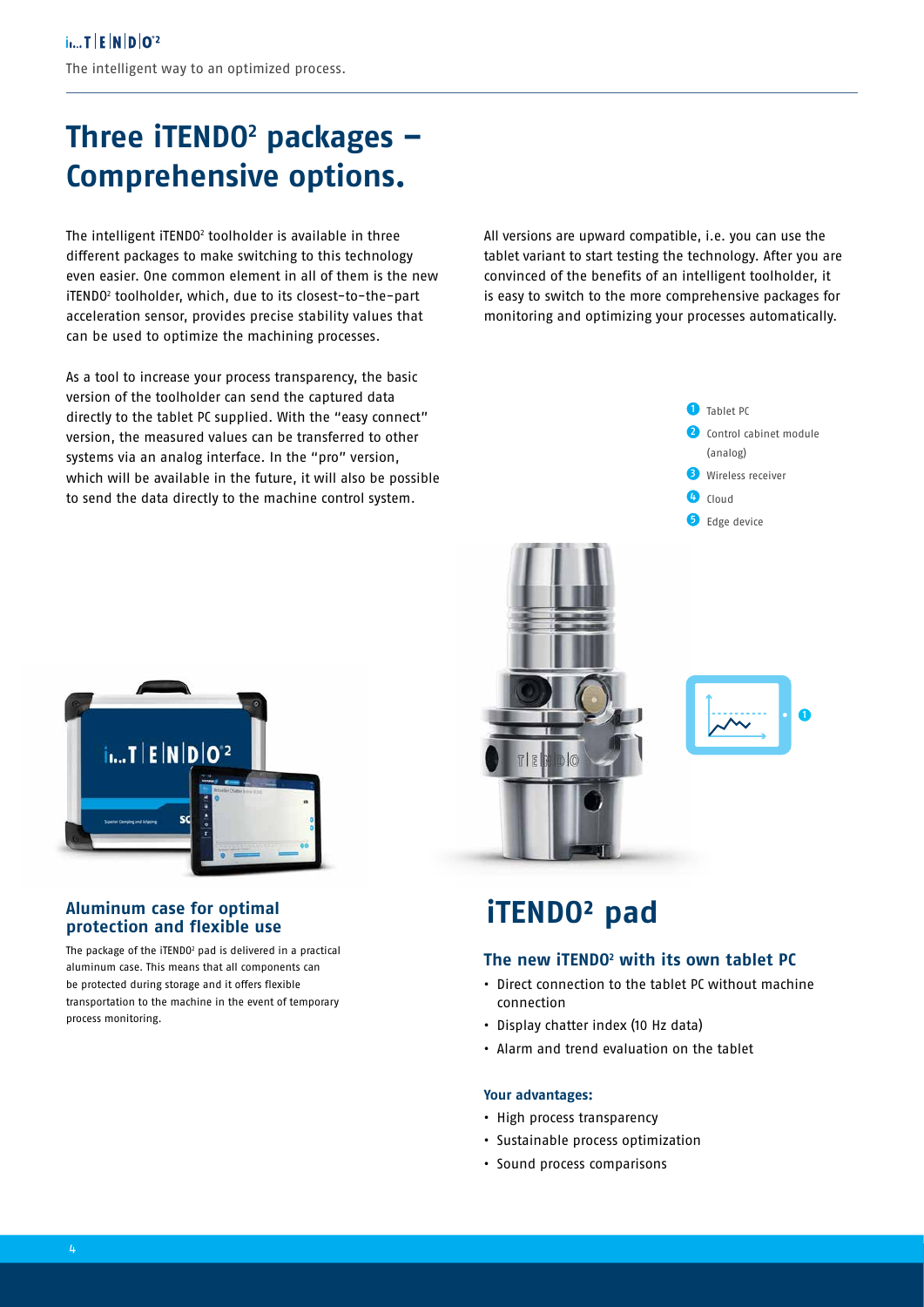### **Comparison of Package Services**

|                       | iTEND0 <sup>2</sup> pad | iTEND0 <sup>2</sup> easy connect | iTEND0 <sup>2</sup> pro |
|-----------------------|-------------------------|----------------------------------|-------------------------|
|                       |                         |                                  |                         |
| Process transparency  |                         |                                  |                         |
| Process optimization  |                         |                                  | $\bullet$               |
| Simple data interface | -                       |                                  | $\bullet$               |
| Wireless receiver     |                         |                                  | $\bullet$               |
| Process monitoring    | -                       | -                                | $\bullet$               |
| Quality monitoring    |                         | -                                | $\bullet$               |
| Cloud functions       |                         | $\overline{\phantom{0}}$         |                         |
| Adaptive control      | -                       | -                                |                         |



# **iTENDO² easy connect iTENDO² pro**

### **The new iTENDO2 with simple data interface**

- **•** Establish to connection to the wireless receiver
- **•** Configuration via the tablet PC
- **•** Analog output of data with 100 Hz

#### **Your advantage:**

**•** Stability values can be used from the machine or process monitoring provided by the customer



### **The new iTENDO2 with full machine integration**

- **•** Edge device SCHUNK software solution with extensive functions
- **•** Determination of different stability values
- **•** APPs for specific processes

#### **Your advantages:**

- **•** Process, quality and wear monitoring
- **•** Adaptive control

**SCHUNK** 

**IN IN DEVELOPMENT**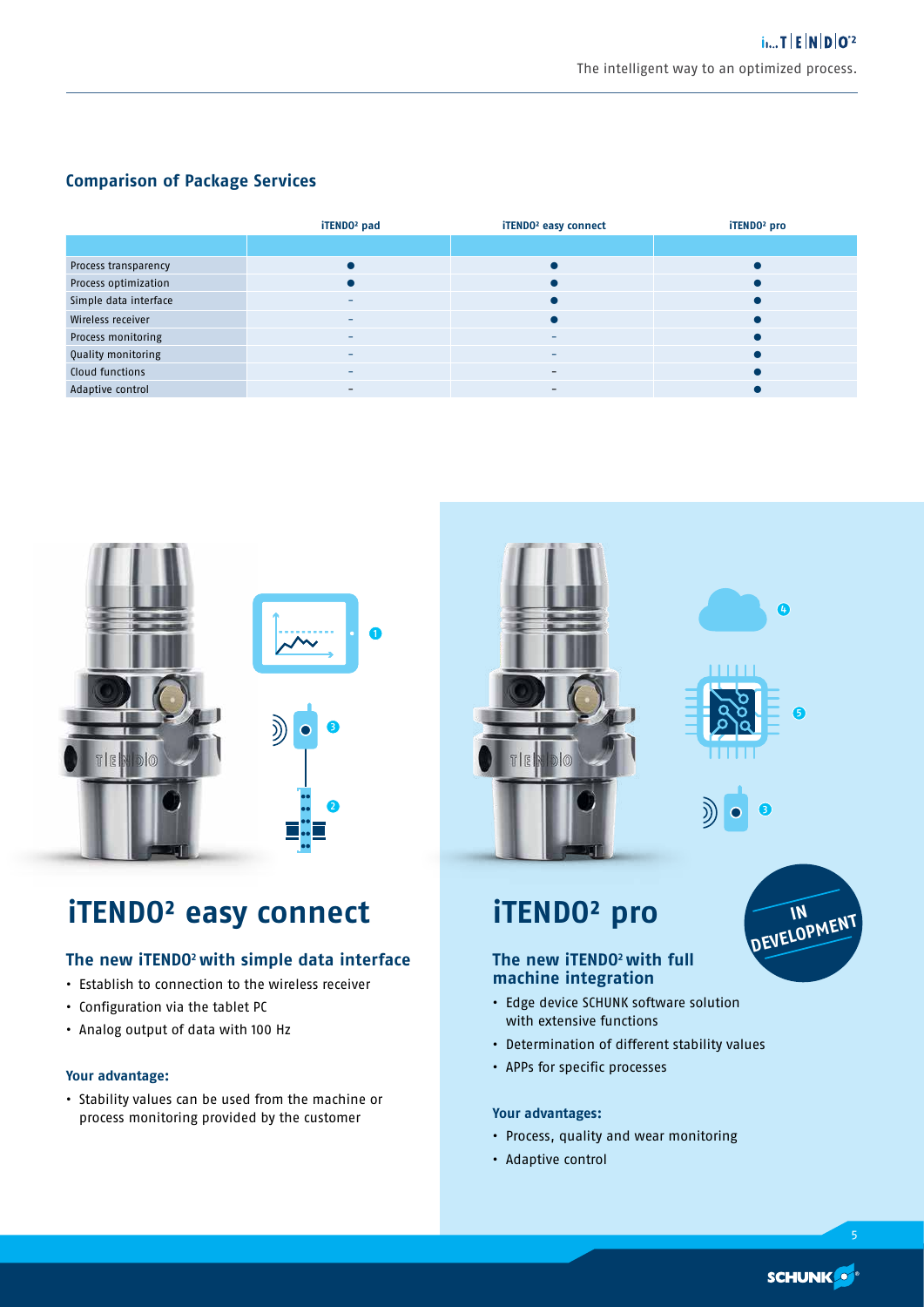# **This is where the iTENDO2 makes the difference.**

**Precise acquisition of vibration data directly on the tool, and therefore close to the workpiece can make a significant difference in many applications, making machining more accurate, efficient and less prone to error.**

### **Monitoring Quality**

When countersinking, the iTENDO² monitors compliance with the surface quality. In this application, monitoring of the countersinking process is used for quality and process control as well as for documenting features that are critical to functionality.

### **Your added value:**

### **Documentation of the manufacturing processes**

for subsequent quality and process optimization

### **Minimization of rejects**

through a fast conrol reaction during the process





### **Workpiece Deburring**

The edges on a workpiece surface are deburred with the help of a brush. As the brush wears, the infeed must be readjusted. The iTENDO² enables automatic infeed.

### **Your added value:**

**Optimization of tool service life**  through optimized infeed

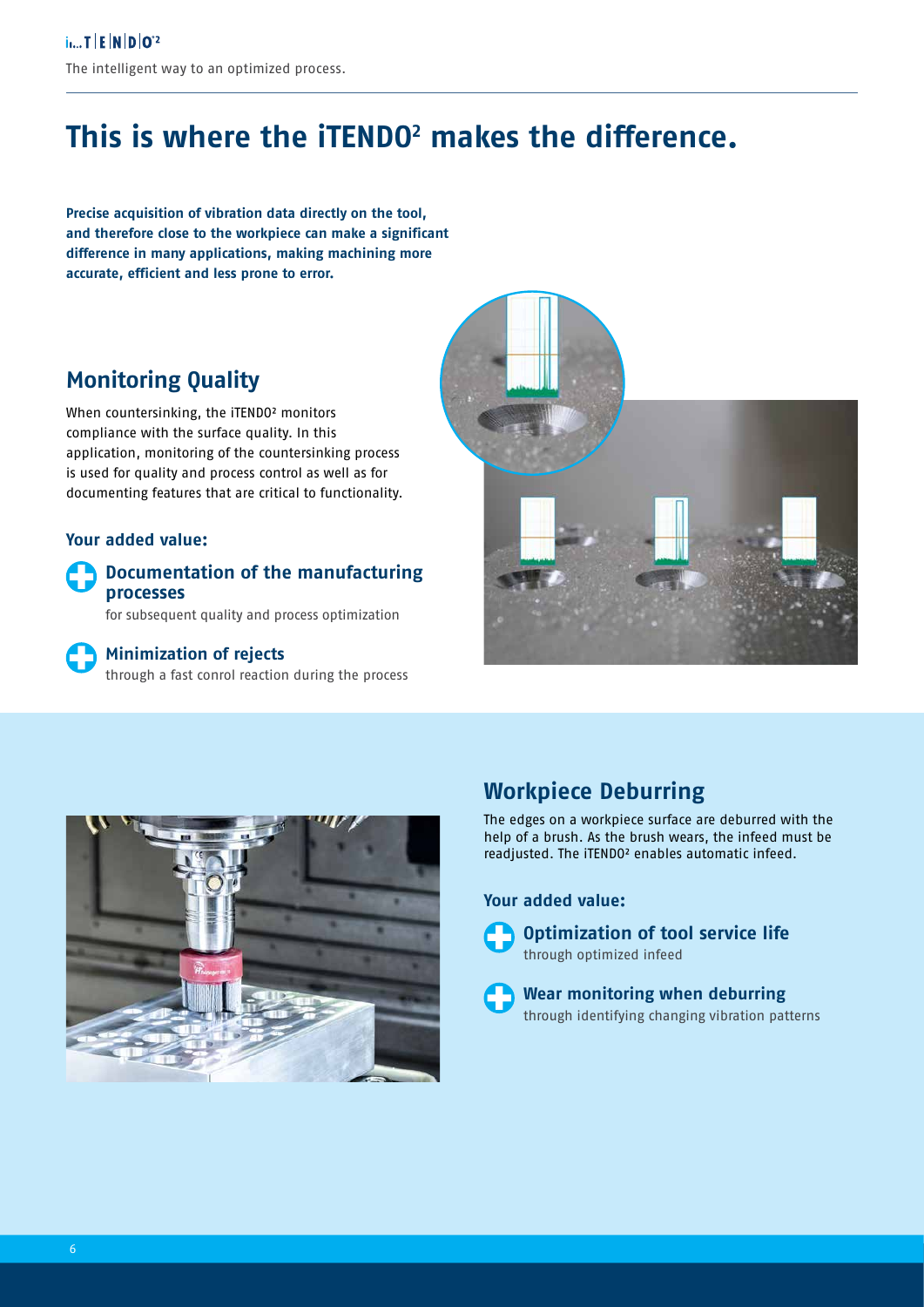### **Tool Monitoring**

With the iTENDO², minimal vibrations can be detected in tools as small as 3 mm in diameter, which can indicate tool breakage due to wear or a feed rate that is too high. This helps to avoid or minimize machine downtimes.

#### **Your advantage:**



 **Tool change before possible breakage**  to avoid damage and unplanned downtimes

### **Extension of tool service life**

as process coordination can be ideally optimized





### **Optimizing Processes**

The optimal process settings can be determined by comparing the recorded vibration data. This allows the parameters to be set in the best possible way and the cutting process to be made even more precise and efficient, as can be seen in the example of thread milling.

### **Your advantage:**

## **Reduced cycle times**

due to a well coordinated feed rate

**Increased tool service life**  of the threading tool due to low-vibration process design

7